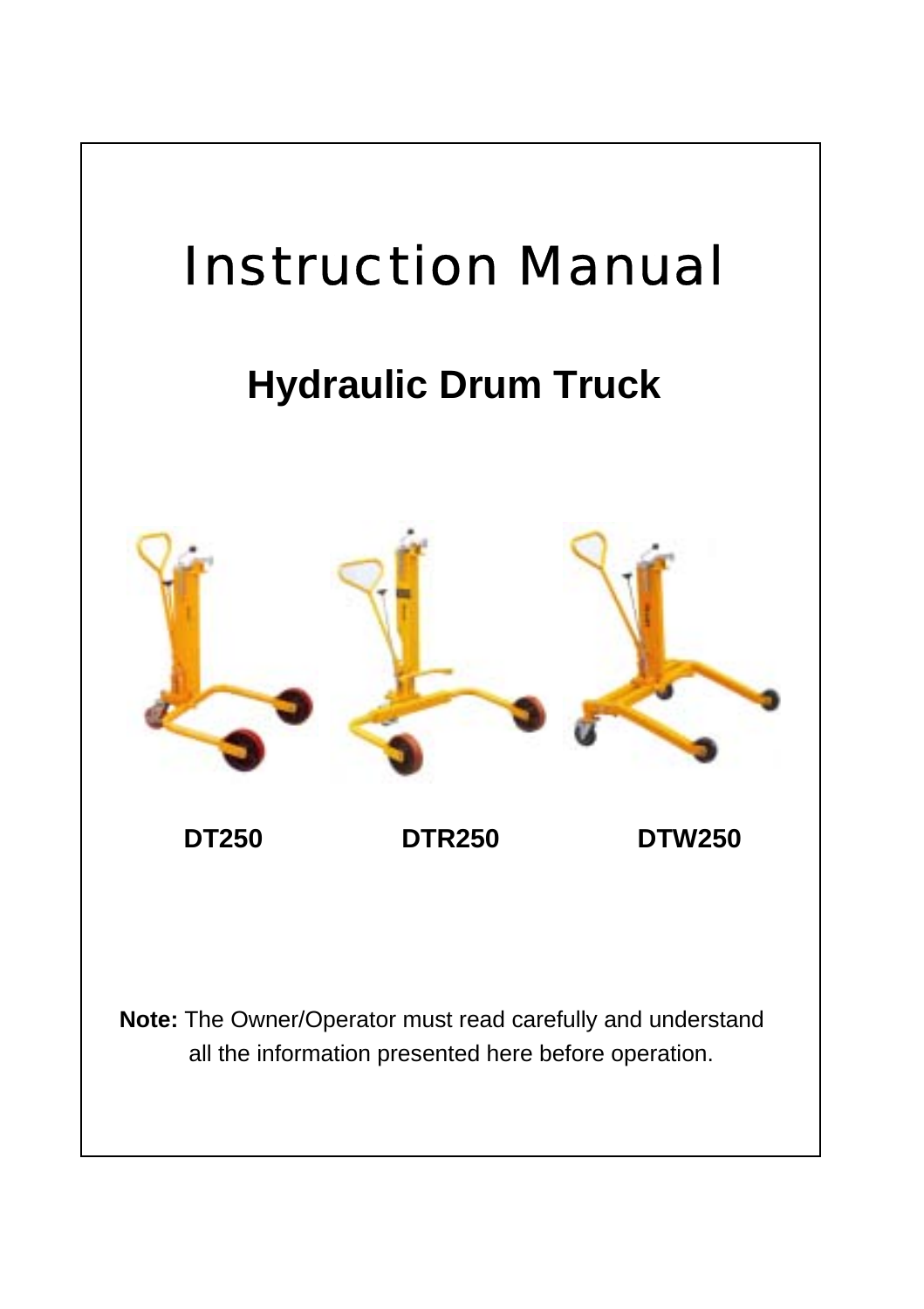# **Content**

| 1. |                                |                                        |                                  |                |  |  |  |
|----|--------------------------------|----------------------------------------|----------------------------------|----------------|--|--|--|
|    | 1.1                            |                                        |                                  | 2              |  |  |  |
|    |                                | 1.1.1                                  |                                  | $\overline{2}$ |  |  |  |
|    |                                | 1.1.2                                  |                                  | 3              |  |  |  |
|    |                                | 1.1.3                                  |                                  | 3              |  |  |  |
|    | 1.2                            |                                        |                                  | $\overline{4}$ |  |  |  |
| 2. |                                |                                        |                                  | 4              |  |  |  |
| 3. |                                |                                        |                                  | 4              |  |  |  |
| 4. |                                |                                        |                                  |                |  |  |  |
|    | 4.1                            | 5                                      |                                  |                |  |  |  |
|    | 4.2                            |                                        |                                  | 5              |  |  |  |
|    |                                | 4.2.1                                  | Lift drum                        | 5              |  |  |  |
|    |                                | 4.2.2                                  | Transport drum                   | 5              |  |  |  |
|    |                                | 4.2.3                                  | Put down drum                    | 6              |  |  |  |
| 5  |                                |                                        |                                  | 6              |  |  |  |
| 6  |                                |                                        |                                  | $\overline{7}$ |  |  |  |
| 7  | Exploded View & Part List<br>8 |                                        |                                  |                |  |  |  |
|    | 7.1                            | DT250 Exploded View & Part List<br>8   |                                  |                |  |  |  |
|    | 7.2                            |                                        | DTR250 Exploded View & Part List | 11             |  |  |  |
|    | 7.2                            | DTW250 Exploded View & Part List<br>14 |                                  |                |  |  |  |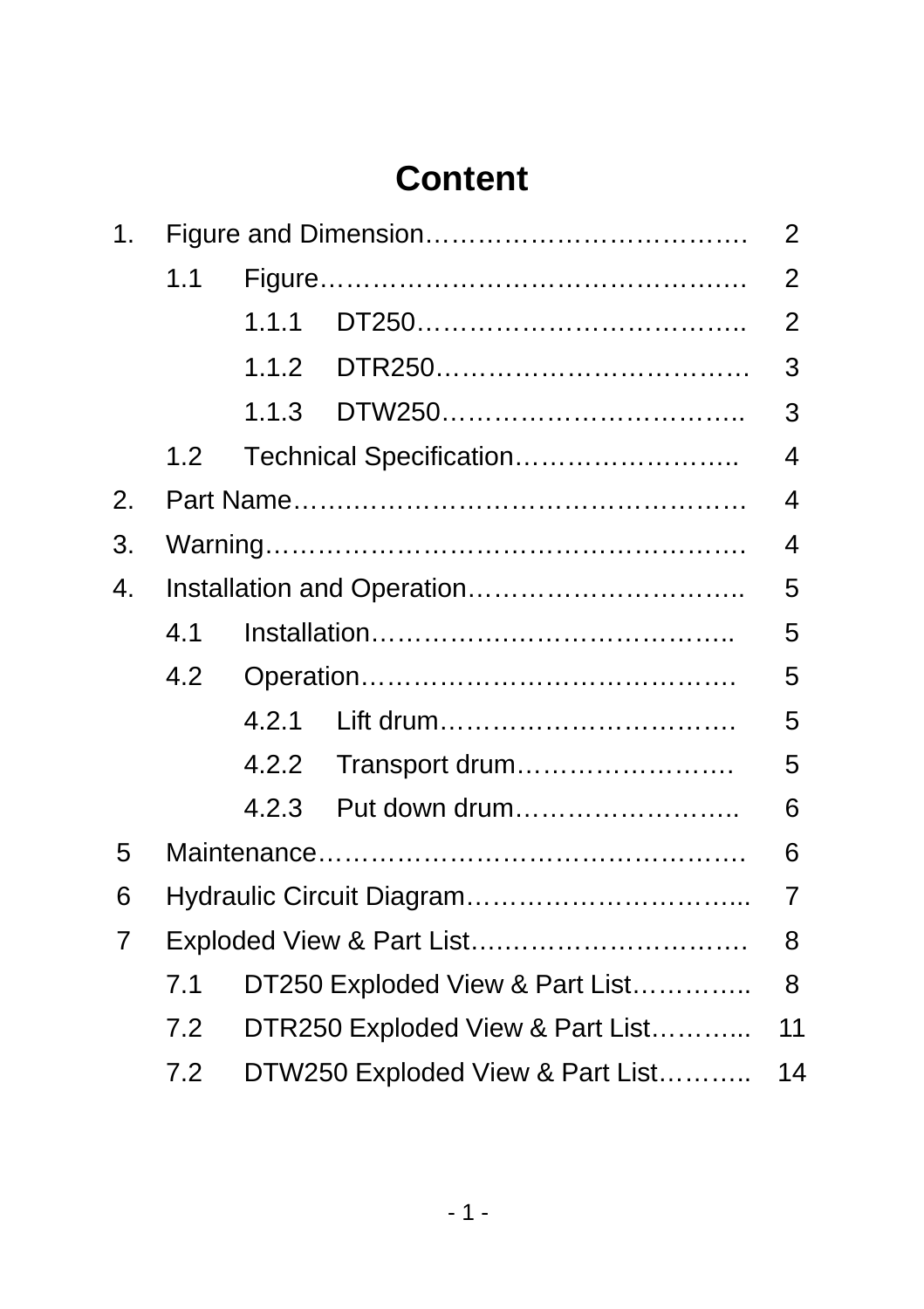THANK YOU FOR USING THIS HYDRAULIC DRUM TRUCK. FOR YOUR SAFETY AND CORRECT OPERATION, PLEASE CAREFULLY READ THIS INSTRUCTION BEFORE USING IT.

**NOTE:** All of the information reported herein is based on data available at the moment of printing. The factory reserves the right to modify its own products at any moment without notice and incurring in any sanction. So it is suggested to always verify possible updates.

This hydraulic drum truck is used to clamp the drum on the ground or stock for load and unload, transit, stack the drum. It is used widely to factory, depot and etc.

### **1. FIGURE AND PARAMETER**

#### **1.1 Figure**

**1.1.1 DT250 (It is used to load and unload, transit the drum on the ground)** 

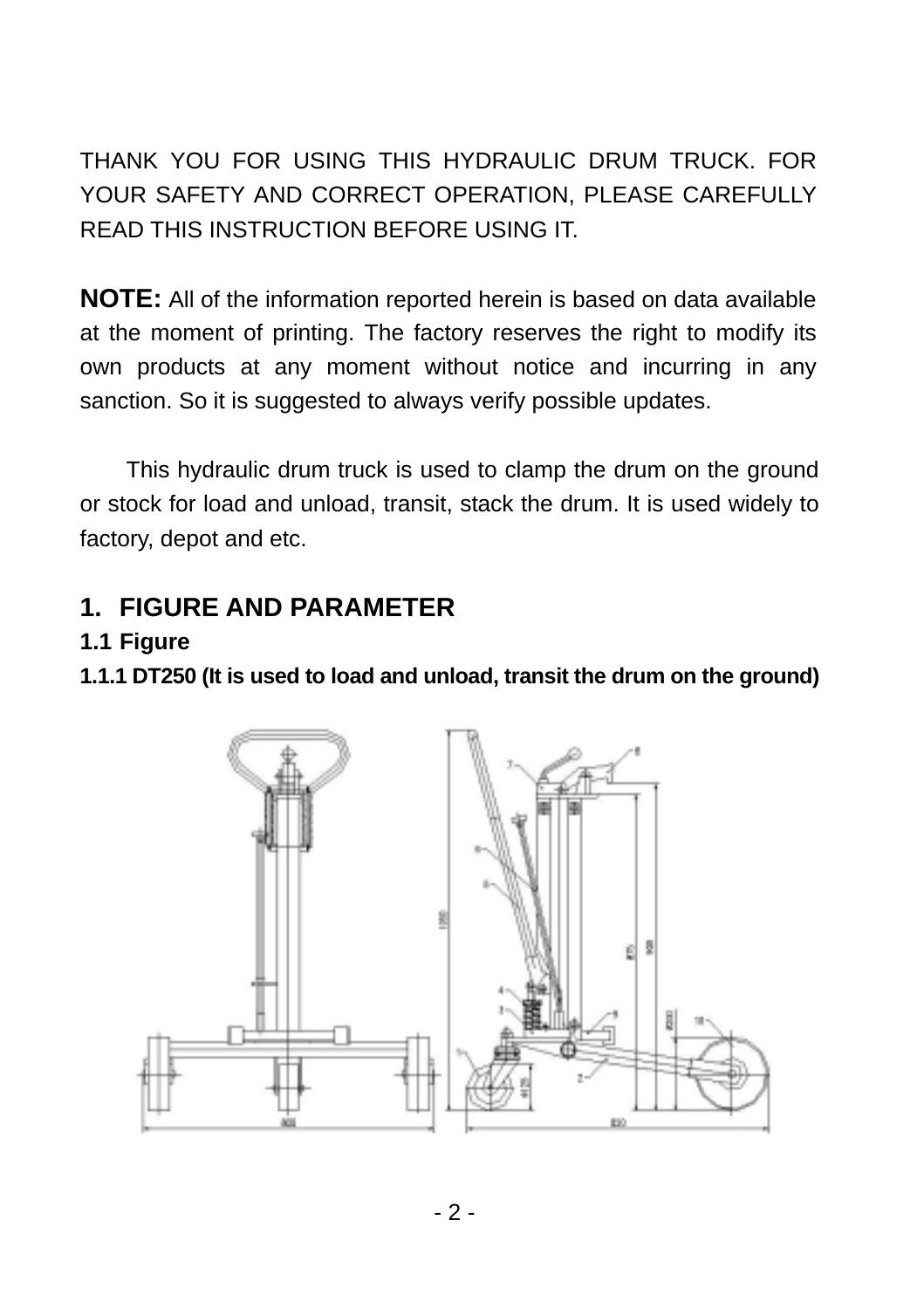**1.1.2 DTR250 (It is used to load and unload by stock or transit the drum)** 



#### **1.1.3 DTW250 (It is used to load and unload by stock or transit the drum)**

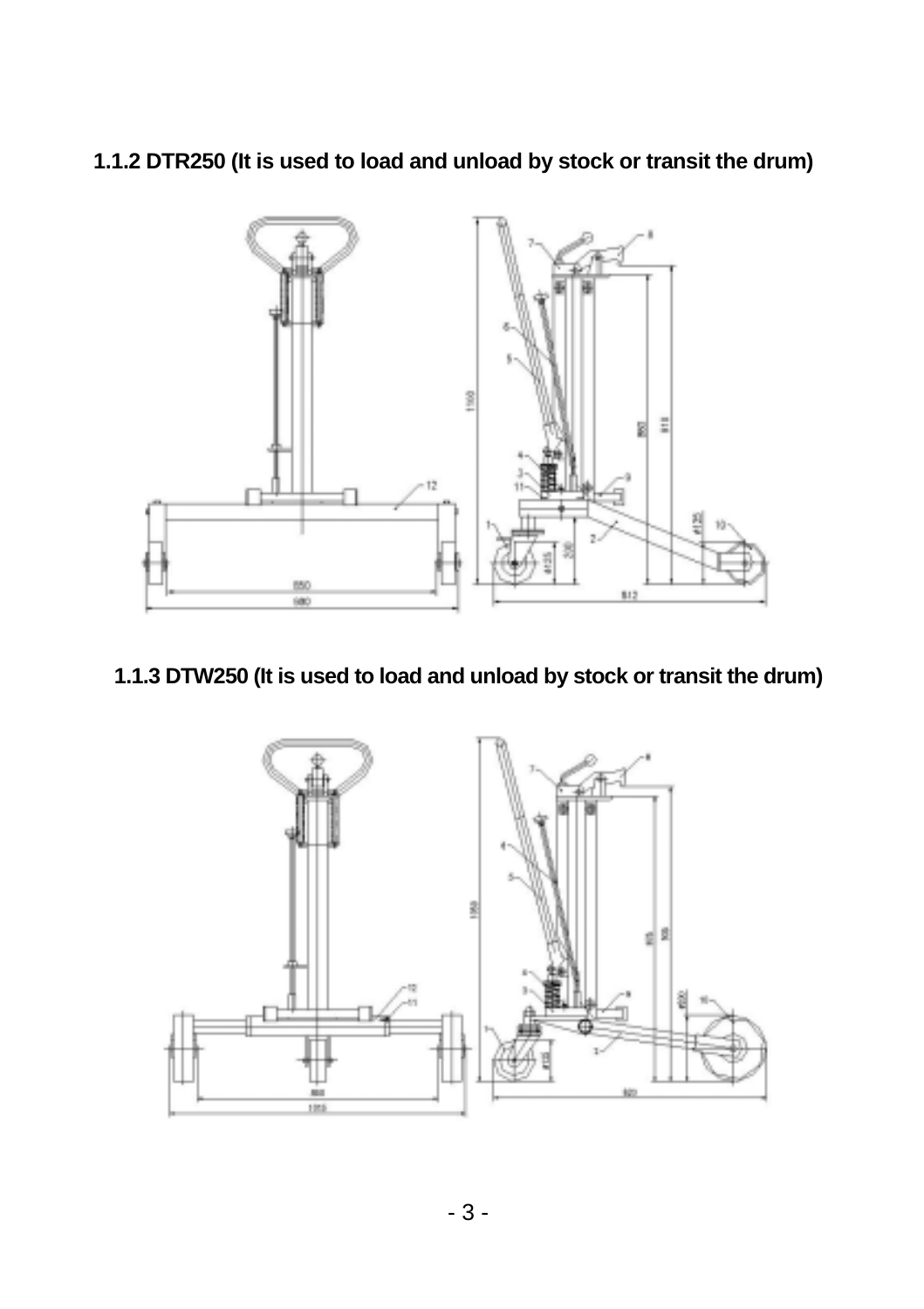#### **1.2 Technical Parameter**

| Model                           | DT250                     | <b>DTR250</b> | DTW250                     |
|---------------------------------|---------------------------|---------------|----------------------------|
| Capacity<br>(kg)                | 250                       | 250           | 250                        |
| Suitable for Drum Diameter (mm) | 572                       | 572           | 572                        |
| Pump Stroke<br>(mm)             | 345                       | 300           | 345                        |
| Overall Size (Lx Wx H)          | 820 $\times$ 800 $\times$ | 812× 980×     | 820 $\times$ 1015 $\times$ |
| (mm)                            | 1050                      | 1100          | 1050                       |
| Net Weight<br>(kg)              | 45                        | 50            | 45                         |

#### **2. PART NAME**

- (1) Swivel Wheel (Versatile Wheel)
- (2) Fork Assy.
- (3) Cylinder Assy.
- (4) Screw
- (5) Handle
- (6) Discharge Joystick
- (7) Lever
- (8) Clamp
- (9) Leg
- (10) Front Wheel
- (11) Bolt
- (12) Chassis

## **3. WARNING**

- 3.1 Never use the drum truck when it has failure.
- 3.2 Never overload this truck beyond its rated capacity.
- 3.3 Place the drum on the low position when do not lift.
- 3.4 Raise slightly the drum on the ground when transit drum, do not need lift it higher.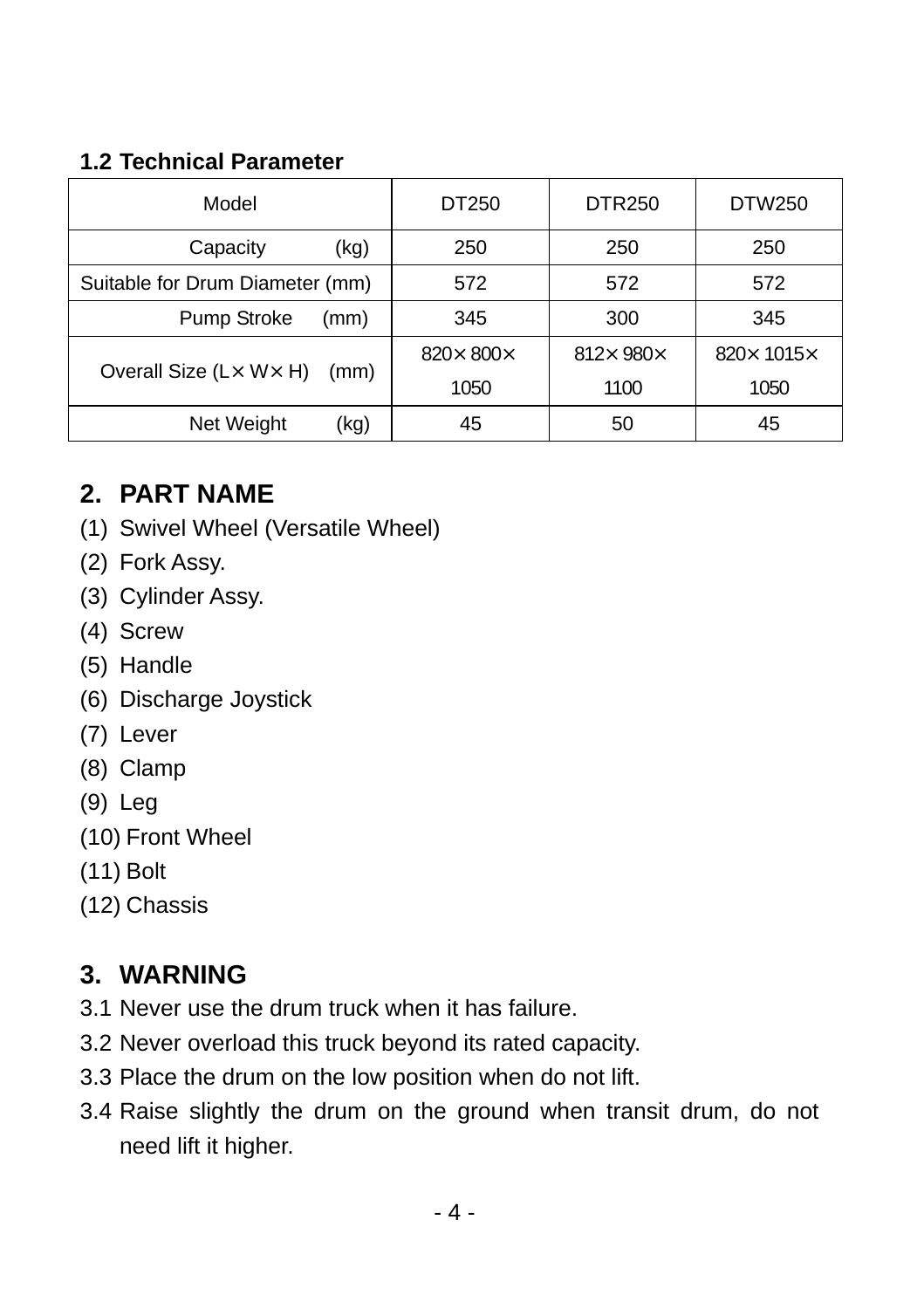# **4. INSTALLATION AND OPERATION**

# **4.1 INSTALLATION**

- (1) Open the packing, take out the fork assembly (2), cylinder assembly (3), screw (4), handle (5), bolt (11) and chassis (12) and ensure the parts are full.
- (2) Fix the fork assembly (2) and chassis (12) with bolt (11).
- (3) Place the cylinder assembly (3) on the chassis (12) and fix it with screw (4).
- (4) Insert the handle (5) in the pump seat on the cylinder assembly (3) and clamp it with the screw.

# **4.2 OPERATION INSTRUCTION**

## **4.2.1 Lift drum**

Screw handle (5) clockwise, and then move the transporter so as to make the lifting frame contact with drum.

Repeatedly press the handle (5) to pump up the lifting frame so that the upper edge of drum is between the clamp's teeth and the teeth on the upper end of lifting frame.

Then push the bulbous kn ob connected to clamp (8) to allow the clamp to grab the drum firmly and for the bulbous knob to lock the clamp (8).

Continue to pump up the lifting frame by handle (5) and the drum will be lifted.

## **4.2.2. Transport drum**

Push / pull the handle (5) to move the transporter to the destination. (Of course, if necessary, operator can turn the handle to change the transporter's moving direction.)

For the sake of safety it is recommended to move the loaded transporter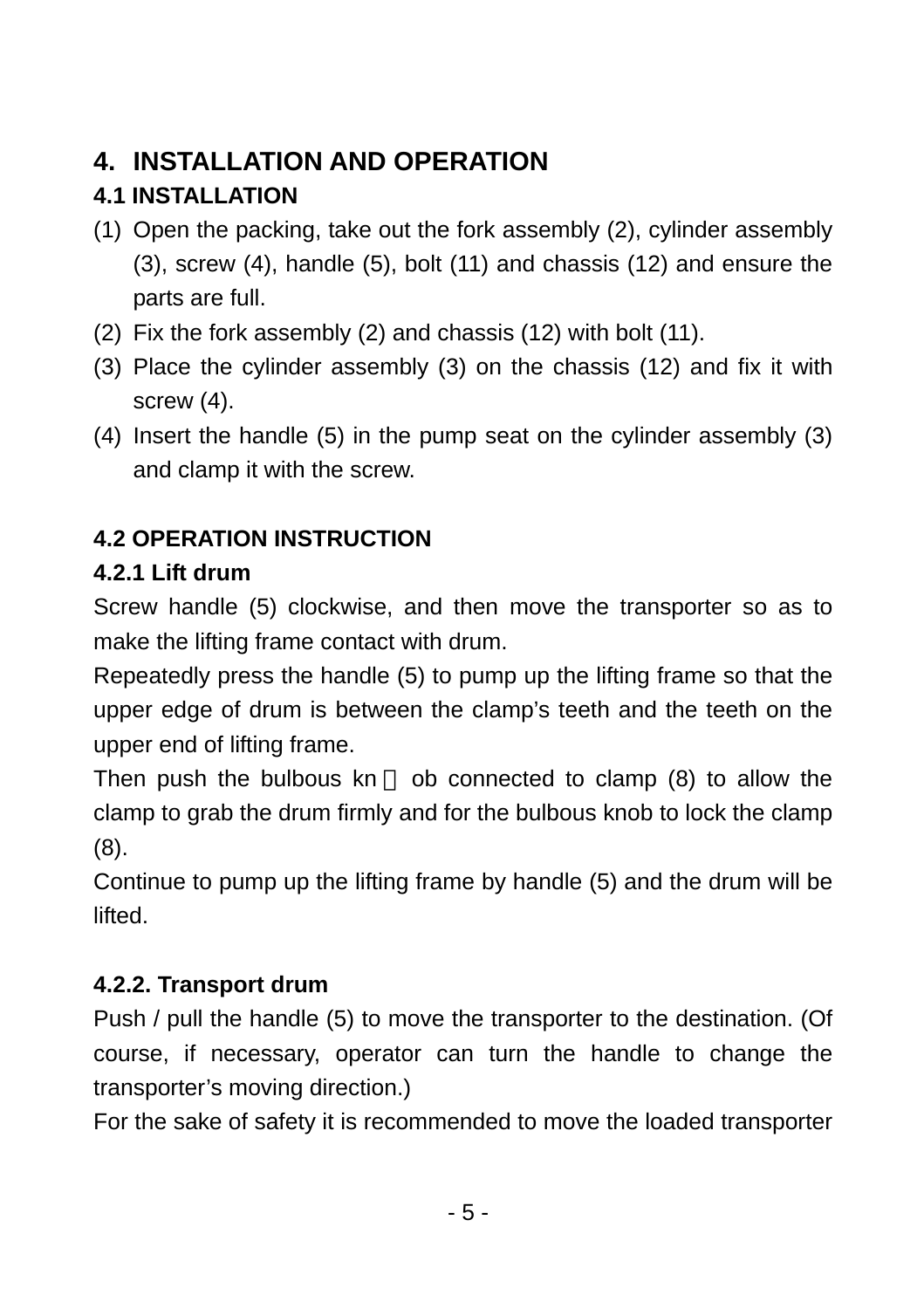while the drum's position is as low as possible.

#### **4.2.3 Put down drum**

Slowly screw handle (6) counterclockwise and lower the drum till it stands on the floor.

Pull the bulbous knob back to unlock position so as to release the clamp. **Warning:** It is forbidden to screw handle (6) anticlockwise rapidly in case of damage of the drum or the transporter.

# **5. MAINTENACE**

- 1. Do routine check of chassis (Part No. 12) and front rear wheels. Especially make sure that rear caster is firm.
- 2. Do routine check of packing.
- 3. It is feasible and recommended to change hydraulic oil while changing packing. It is suggested to use equivalent performance hydraulic oil.

Use different hydraulic oil according to temperature scale below.

| <b>Temperature</b> | <b>Hydraulic Oil</b>                          |
|--------------------|-----------------------------------------------|
| $-5 \sim +45$      | L-HM68 Hydraulic oil (equivalent to ISO VG68) |
| $-15 - -5$         | L-HM46 Hydraulic oil (equivalent to ISO VG46) |

- 4. Do routine check of the clamp's tooth. Replace it if tooth wears out seriously.
- 5. Do routine check of all the connecting parts such as pins and fasteners.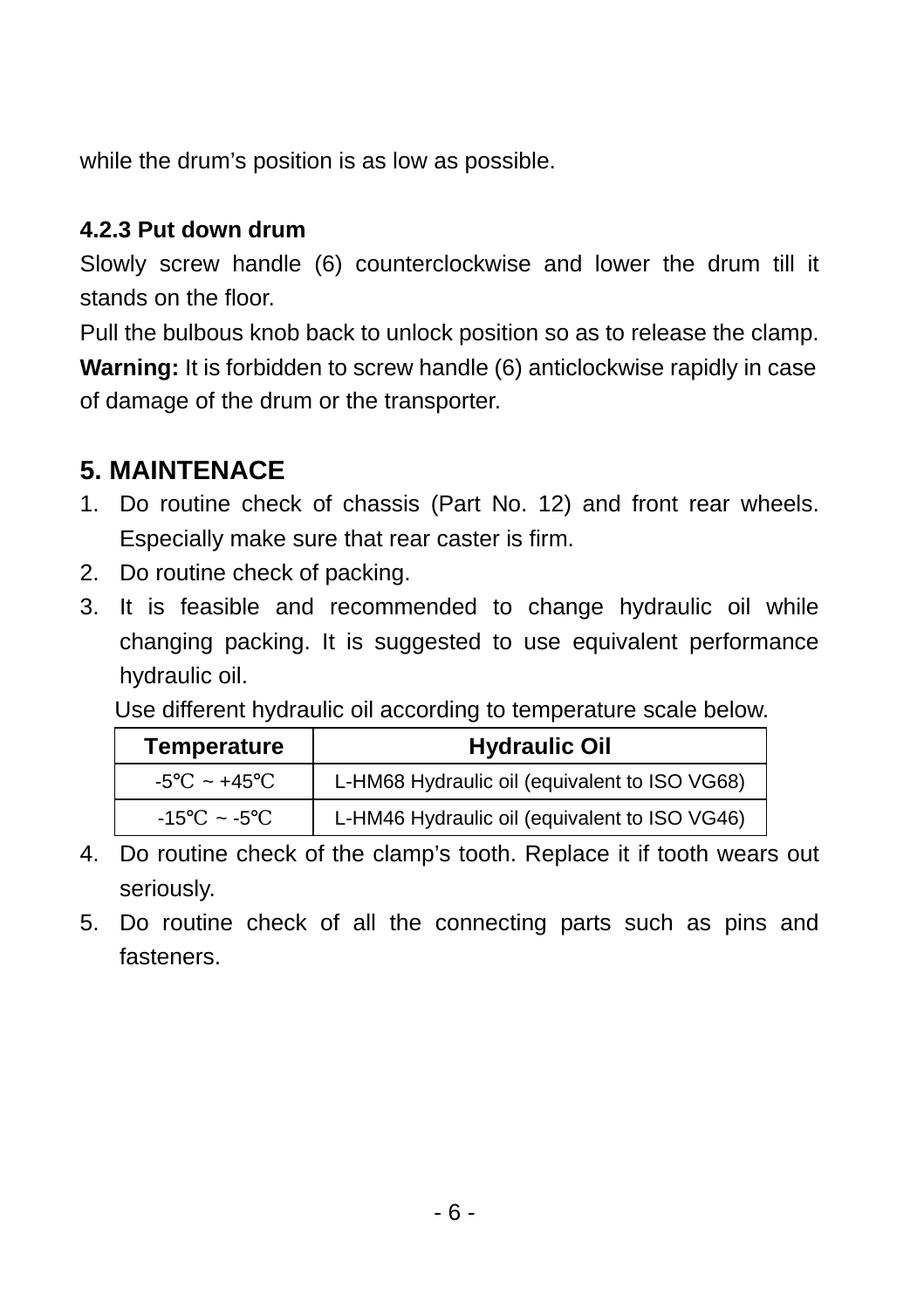# **6. HYDRAULIC CIRCUIT DIAGRAM**

| No. | Description               |  |  |
|-----|---------------------------|--|--|
|     | <b>Hydraulic Cylinder</b> |  |  |
|     | Swivel Discharge Valve    |  |  |
| З   | <b>Relief valve</b>       |  |  |
|     | Work valve                |  |  |
|     | <b>Work Cylinder</b>      |  |  |

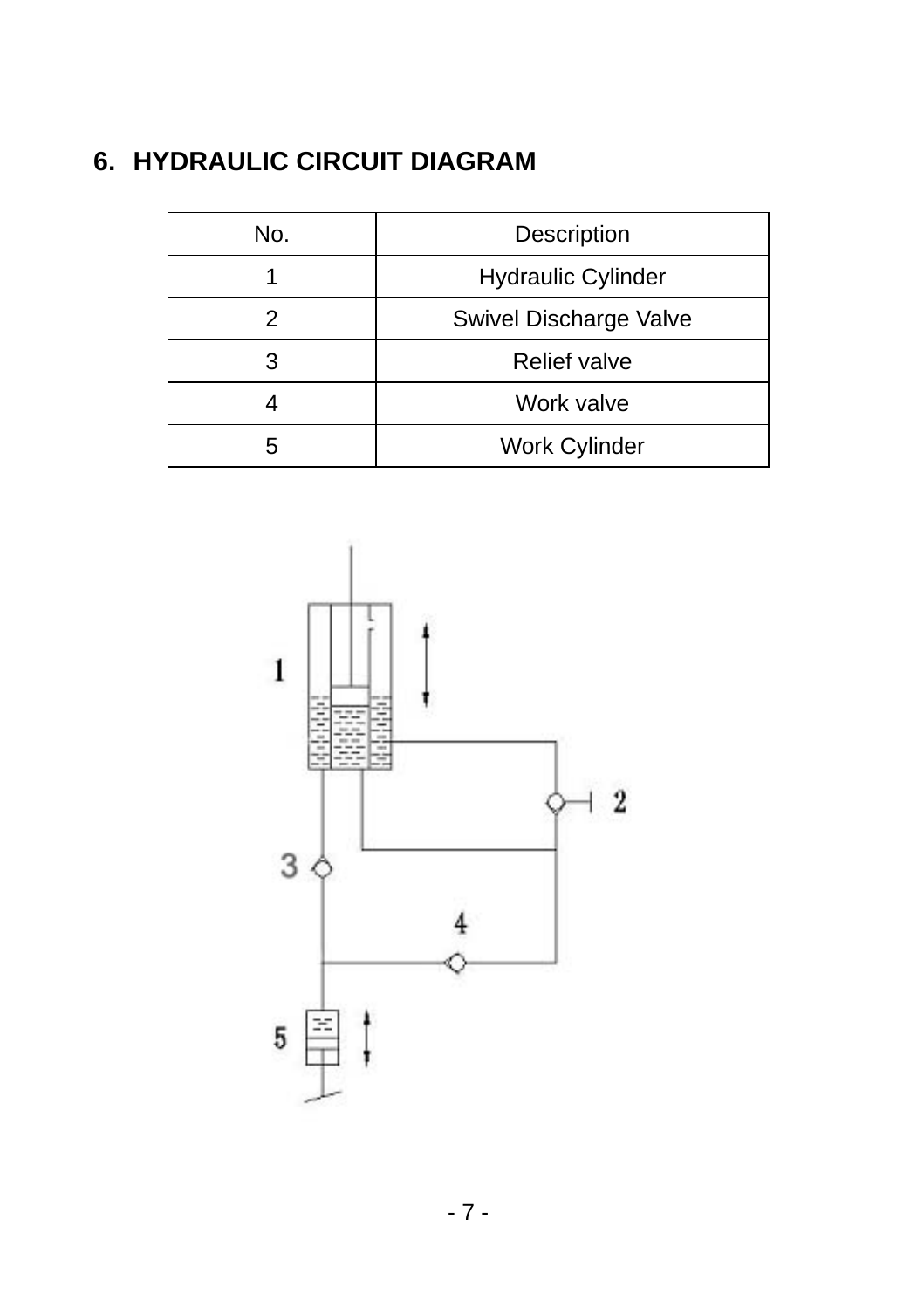**7. EXPLODED VIEW & PART LIST**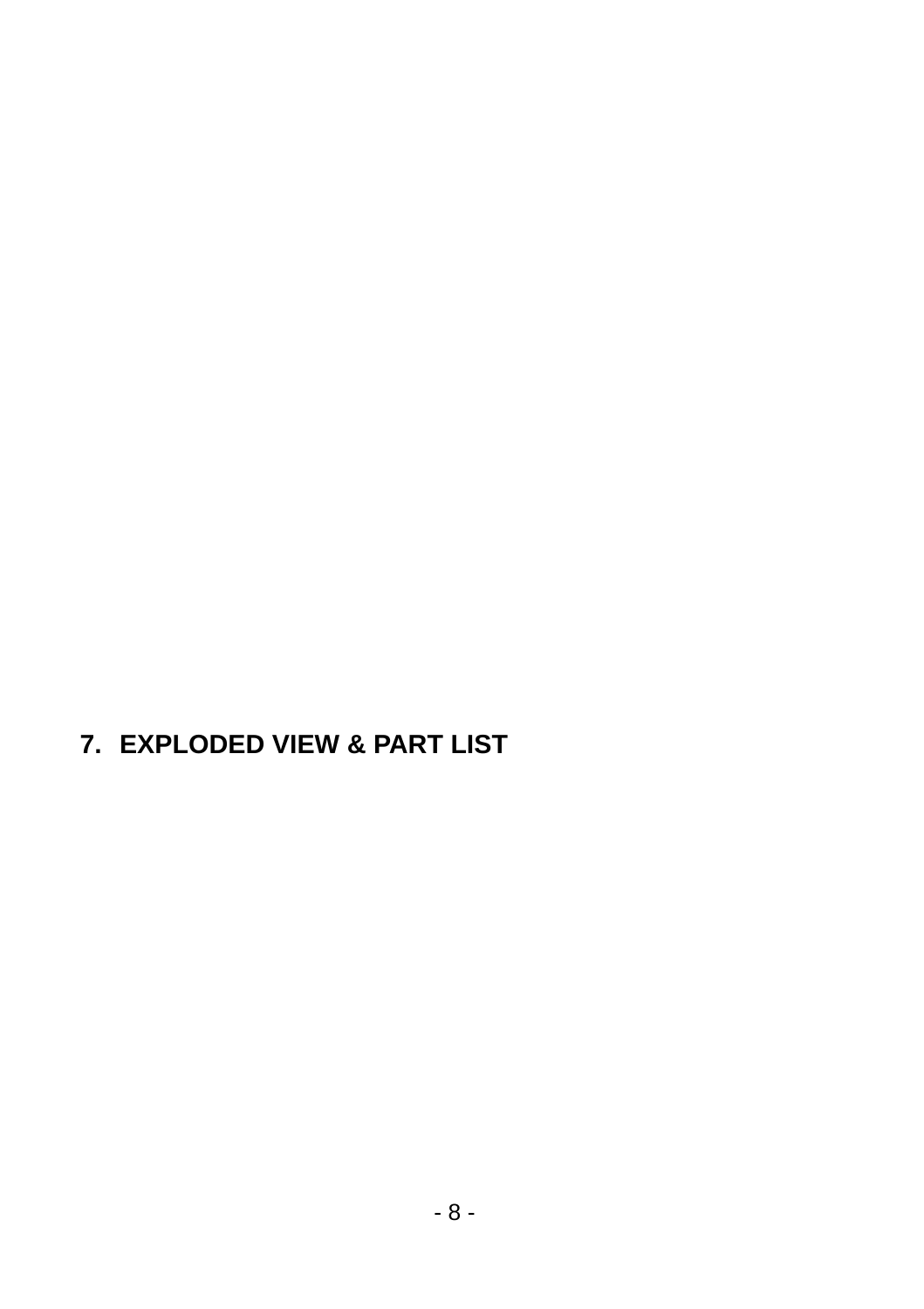

#### **7.1 DT250 EXPLODED View & Part List**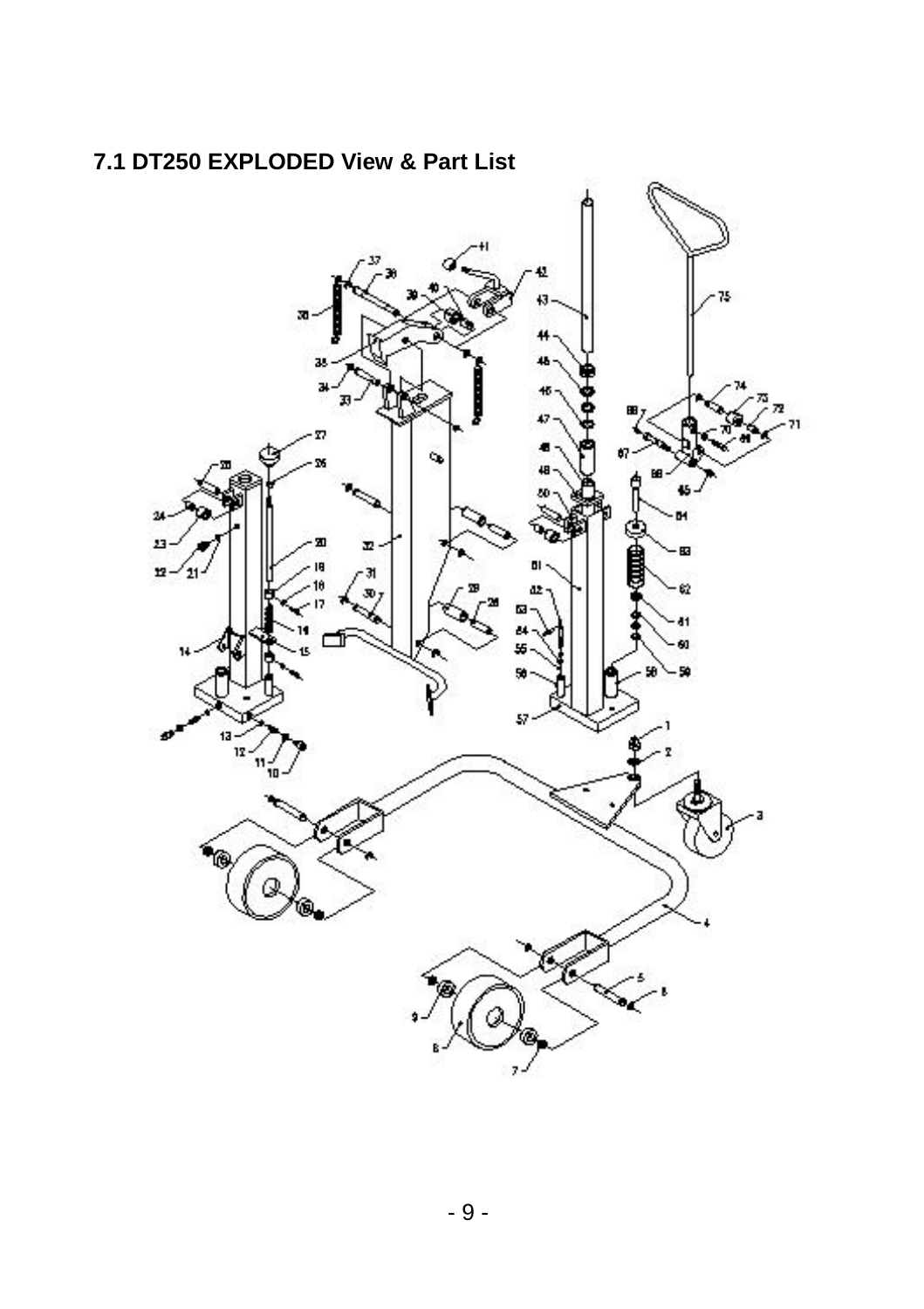| No.            | <b>Description</b>          | Qty            | No. | <b>Description</b>      | Qty            |
|----------------|-----------------------------|----------------|-----|-------------------------|----------------|
| 1              | <b>Nut</b>                  | 1              | 39  | Ring                    | 1              |
| $\overline{2}$ | Locking Washer              | 1              | 40  | Bearing                 | 1              |
| 3              | <b>Swivel Wheel</b>         | 1              | 41  | Ball                    | $\mathbf{1}$   |
| 4              | Chassis                     | 1              | 42  | Lever                   | $\overline{1}$ |
| 5              | Pin                         | $\overline{2}$ | 43  | <b>Plunger Lever</b>    | $\mathbf{1}$   |
| 6              | <b>Retaining Ring</b>       | 4              | 44  | <b>Dustproof Ring</b>   | $\mathbf{1}$   |
| 7              | Locking Ring                | 4              | 45  | $O$ -ring               | $\overline{2}$ |
| 8              | <b>Front Wheel</b>          | $\overline{2}$ | 46  | Washer                  | $\mathbf{1}$   |
| 9              | Bearing                     | 4              | 47  | <b>Plunger Casing</b>   | $\overline{1}$ |
| 10             | <b>Hexagon Socket Screw</b> | $\overline{2}$ | 48  | <b>Cylindroids Tube</b> | $\mathbf{1}$   |
| 11             | Washer                      | $\overline{2}$ | 49  | Sealing Board           | $\mathbf{1}$   |
| 12             | Spring                      | $\overline{2}$ | 50  | <b>Supported Board</b>  | 4              |
| 13             | <b>Steel Ball</b>           | $\overline{2}$ | 51  | <b>Plunger Casing</b>   | $\mathbf{1}$   |
| 14             | <b>Connected Board</b>      | 1              | 52  | Pin                     | $\mathbf{1}$   |
| 15             | <b>Fixed Board</b>          | 1              | 53  | <b>Split Pin</b>        | $\mathbf{1}$   |
| 16             | <b>Torsional Spring</b>     | 1              | 54  | $O$ -ring               | $\overline{2}$ |
| 17             | <b>Screw</b>                | $\overline{2}$ | 55  | <b>Steal Ball</b>       | $\overline{1}$ |
| 18             | <b>Nut</b>                  | $\overline{2}$ | 56  | <b>Bushing</b>          | 1              |
| 19             | <b>Located Ring</b>         | $\overline{2}$ | 57  | <b>Plunger Board</b>    | $\mathbf{1}$   |
| 20             | Discharge Lever             | 1              | 58  | <b>Plunger Casing</b>   | 1              |
| 21             | O-ring                      | 1              | 59  | Washer                  | $\mathbf{1}$   |
| 22             | <b>Screw</b>                | 1              | 60  | $O$ -ring               | $\overline{2}$ |
| 23             | Roller                      | $\overline{2}$ | 61  | <b>Dustproof Ring</b>   | $\overline{1}$ |
| 24             | <b>Bearing</b>              | $\overline{2}$ | 62  | Spring                  | $\mathbf{1}$   |
| 25             | Pin                         | $\overline{2}$ | 63  | <b>Spring Cover</b>     | 1              |
| 26             | <b>Nut</b>                  | 1              | 64  | Rod                     | 1              |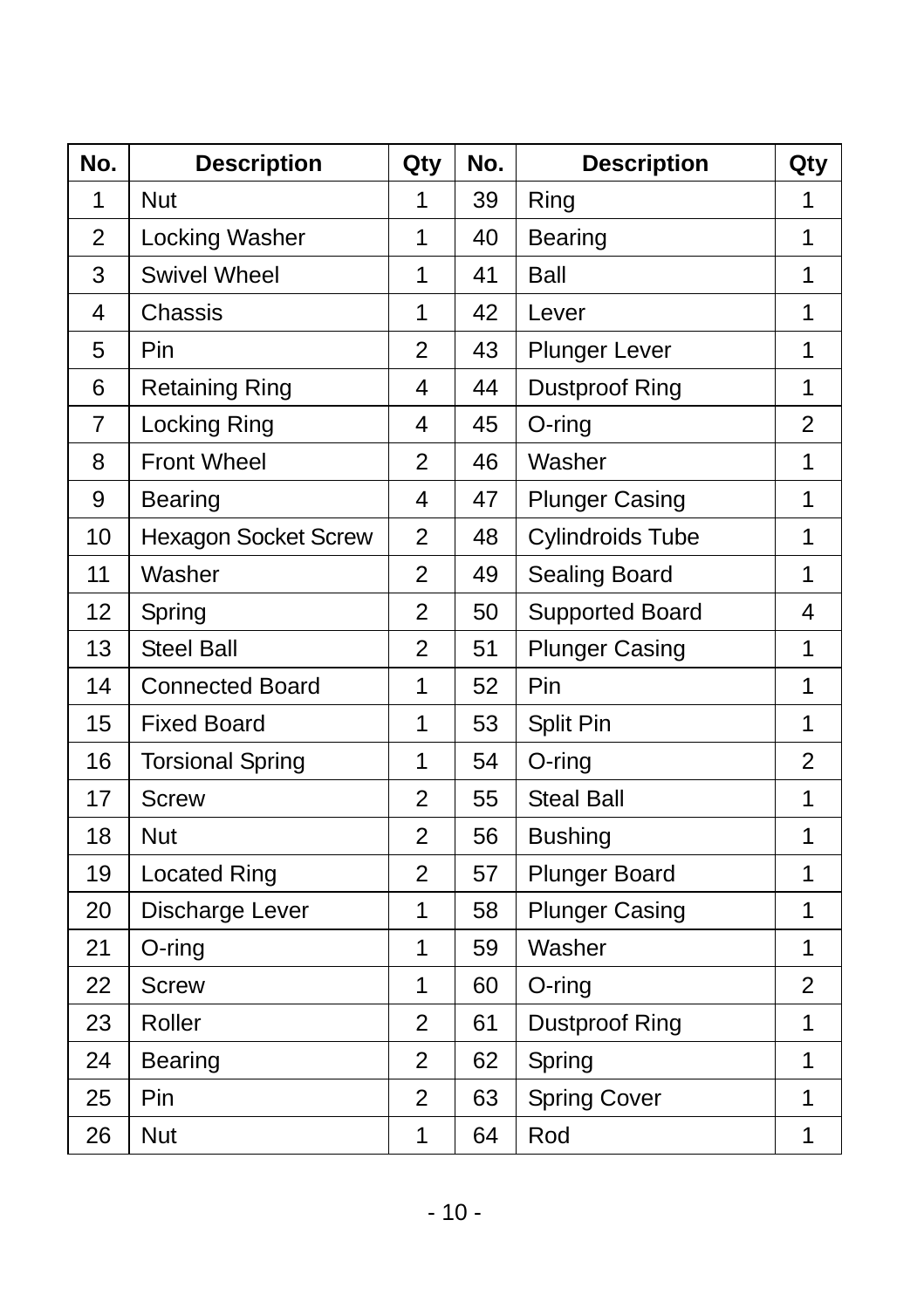| No. | <b>Description</b>     | Qty            | No. | <b>Description</b>      | Qty            |
|-----|------------------------|----------------|-----|-------------------------|----------------|
| 27  | Handle                 | 1              | 65  | <b>Nut</b>              | 1              |
| 28  | <b>Bearing</b>         | 2              | 66  | <b>Plunger Seat</b>     | 1              |
| 29  | Roller                 | 2              | 67  | <b>Plunger Pin</b>      | 1              |
| 30  | Pin                    | 2              | 68  | Oil Cup                 | 1              |
| 31  | <b>Retaining Ring</b>  | 4              | 69  | Bolt                    | 1              |
| 32  | <b>Supporting Rack</b> | 1              | 70  | <b>Nut</b>              | 1              |
| 33  | Pin                    | 1              | 71  | <b>Retaining Ring</b>   | $\overline{2}$ |
| 34  | <b>Retaining Ring</b>  | 2              | 72  | <b>Bearing</b>          | 1              |
| 35  | Locking Block          | 1              | 73  | <b>Plunger Ring</b>     | 1              |
| 36  | Spring                 | $\overline{2}$ | 74  | Pin                     | 1              |
| 37  | <b>Retaining Ring</b>  | 2              | 75  | <b>Operation Handle</b> | 1              |
| 38  | Pin                    | 1              |     |                         |                |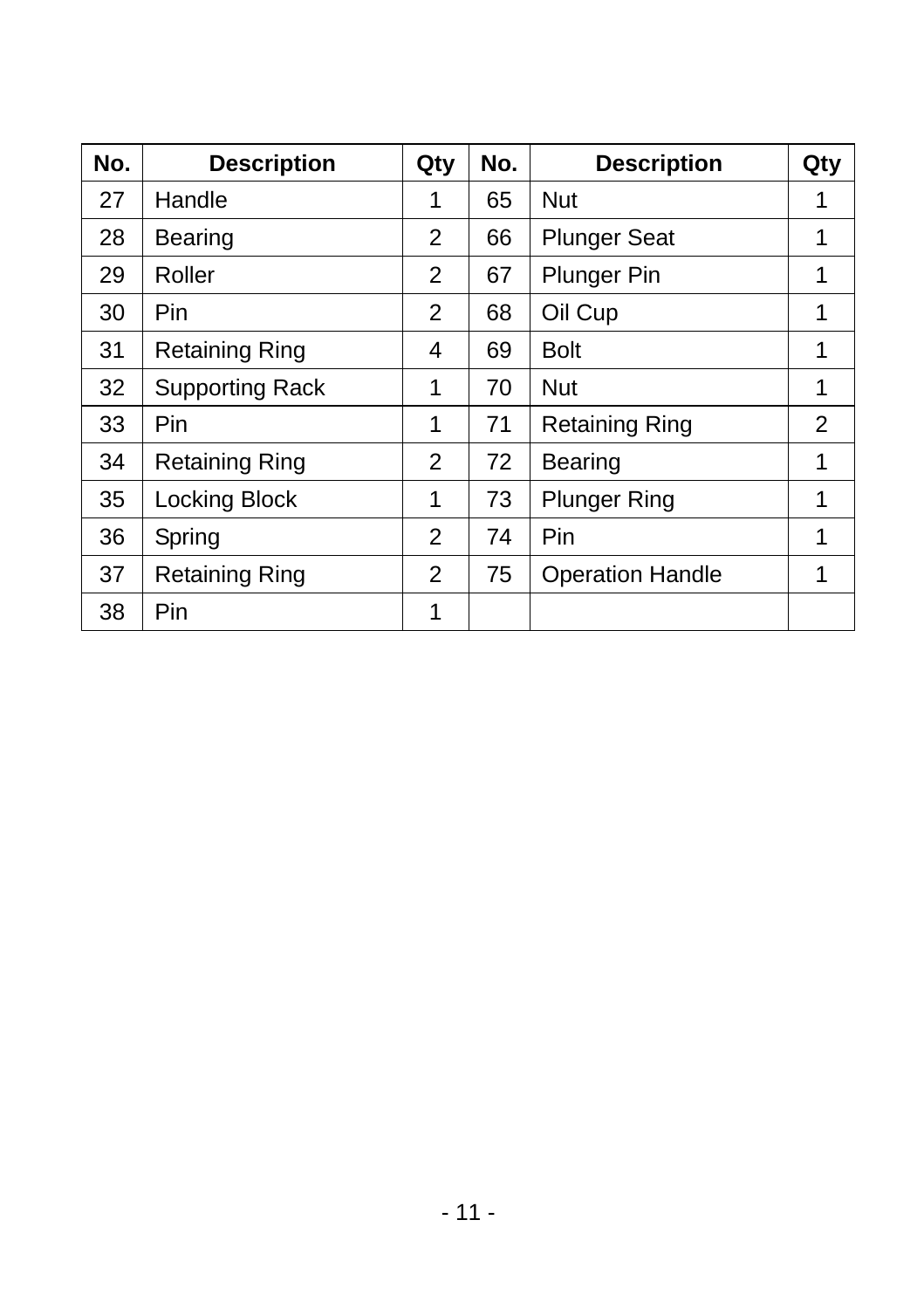#### **7.2 DTR250 EXPLODED View & Part List**

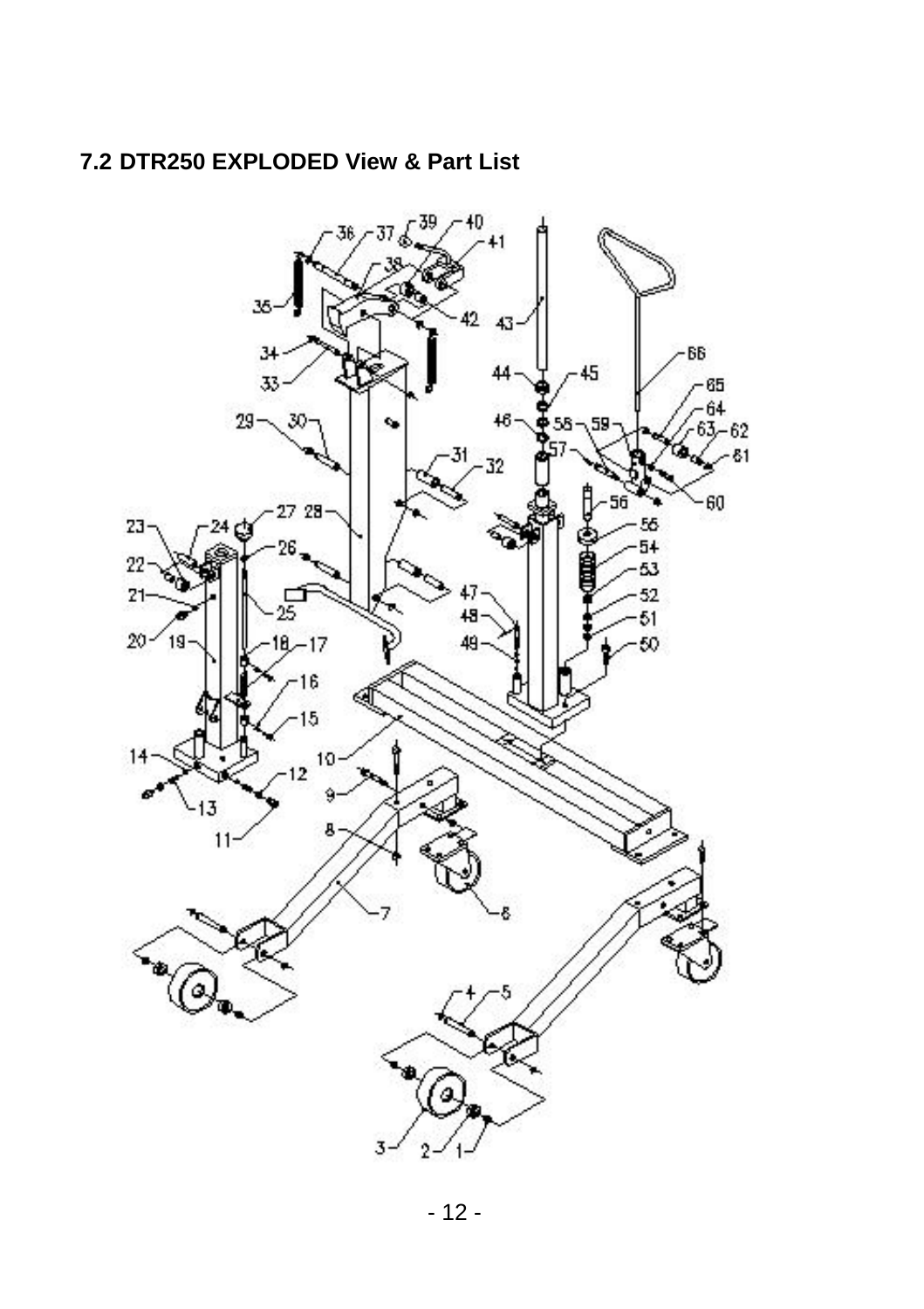| No.            | <b>Description</b>          | Qty            | No. | <b>Description</b>    | Qty            |
|----------------|-----------------------------|----------------|-----|-----------------------|----------------|
| 1              | Locking Ring                | 4              | 34  | <b>Retaining Ring</b> | 2              |
| $\overline{2}$ | Bearing                     | 4              | 35  | Spring                | $\overline{2}$ |
| 3              | <b>Front Wheel</b>          | $\overline{2}$ | 36  | <b>Retaining Ring</b> | $\overline{2}$ |
| 4              | <b>Retaining Ring</b>       | 4              | 37  | Pin                   | 1              |
| 5              | Axle                        | $\overline{2}$ | 38  | <b>Locking Block</b>  | 1              |
| 6              | <b>Swivel Wheel</b>         | $\overline{2}$ | 39  | Ball                  | $\overline{1}$ |
| $\overline{7}$ | Fork                        | $\overline{2}$ | 40  | Ring                  | 1              |
| 8              | <b>Nut</b>                  | 6              | 41  | Lever                 | 1              |
| 9              | <b>Bolt</b>                 | 6              | 42  | <b>Bush</b>           | $\overline{1}$ |
| 10             | Chassis                     | 1              | 43  | <b>Plunger Lever</b>  | 1              |
| 11             | <b>Hexagon Socket Screw</b> | $\overline{2}$ | 44  | <b>Dustproof Ring</b> | 1              |
| 12             | Washer                      | $\overline{2}$ | 45  | $O$ -ring             | 1              |
| 13             | Spring                      | $\overline{2}$ | 46  | Washer                | 1              |
| 14             | <b>Steel Ball</b>           | 3              | 47  | Pin                   | $\overline{1}$ |
| 15             | <b>Screw</b>                | $\overline{2}$ | 48  | Split Pin             | 1              |
| 16             | Nut                         | $\overline{2}$ | 49  | $O$ -ring             | $\overline{c}$ |
| 17             | <b>Torsional Spring</b>     | $\overline{2}$ | 50  | <b>Screw</b>          | $\overline{2}$ |
| 18             | <b>Located Ring</b>         | $\overline{2}$ | 51  | Washer                | 1              |
| 19             | <b>Outer Cylinder</b>       | $\overline{1}$ | 52  | $O$ -ring             | $\overline{2}$ |
| 20             | <b>Screw</b>                | 1              | 53  | <b>Dustproof Ring</b> | 1              |
| 21             | O-ring                      | 1              | 54  | Spring                | 1              |
| 22             | <b>Bush</b>                 | $\overline{2}$ | 55  | <b>Spring Cover</b>   | 1              |
| 23             | Roller                      | $\overline{2}$ | 56  | Rod                   | 1              |
| 24             | Pin                         | $\overline{2}$ | 57  | Oil Cup               | 1              |
| 25             | Discharge Joystick          | 1              | 58  | Pin                   | 1              |
| 26             | <b>Nut</b>                  | $\overline{1}$ | 59  | <b>Plunger Seat</b>   | 1              |
| 27             | Handle                      | 1              | 60  | <b>Screw</b>          | 1              |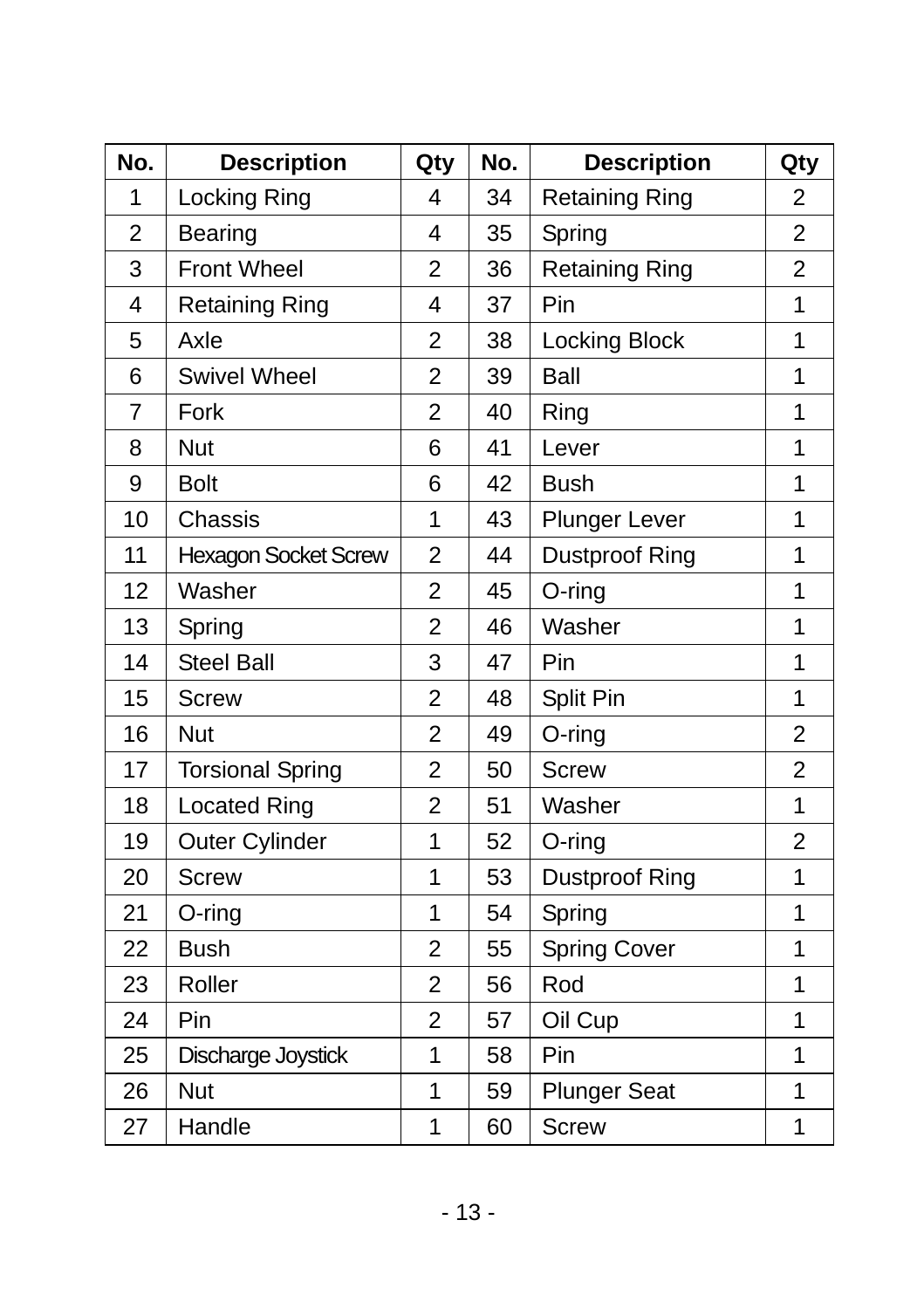| No. | <b>Description</b>    | Qty | No. | <b>Description</b>      | Qty |
|-----|-----------------------|-----|-----|-------------------------|-----|
| 28  | Supported Tube        |     | 61  | <b>Retaining Ring</b>   | 2   |
| 29  | <b>Retaining Ring</b> | 4   | 62  | <b>Bush</b>             |     |
| 30  | Pin                   | 2   | 63  | <b>Plunger Ring</b>     |     |
| 31  | Roller                | 2   | 64  | <b>Nut</b>              |     |
| 32  | <b>Bush</b>           | 2   | 65  | Pin                     |     |
| 33  | Pin                   |     | 66  | <b>Operation Handle</b> |     |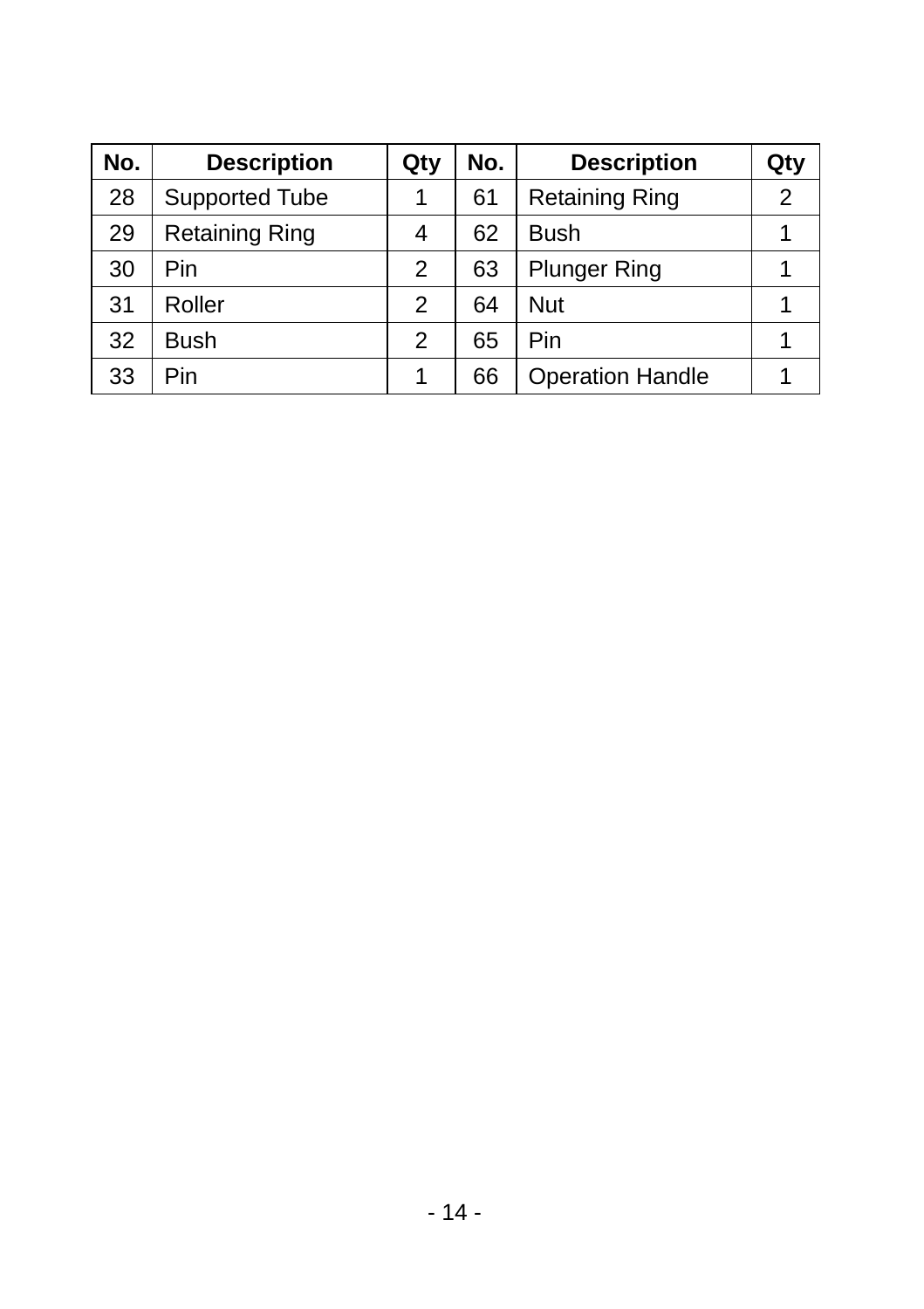#### **7.3 DTW250 EXPLODED View & Part List**

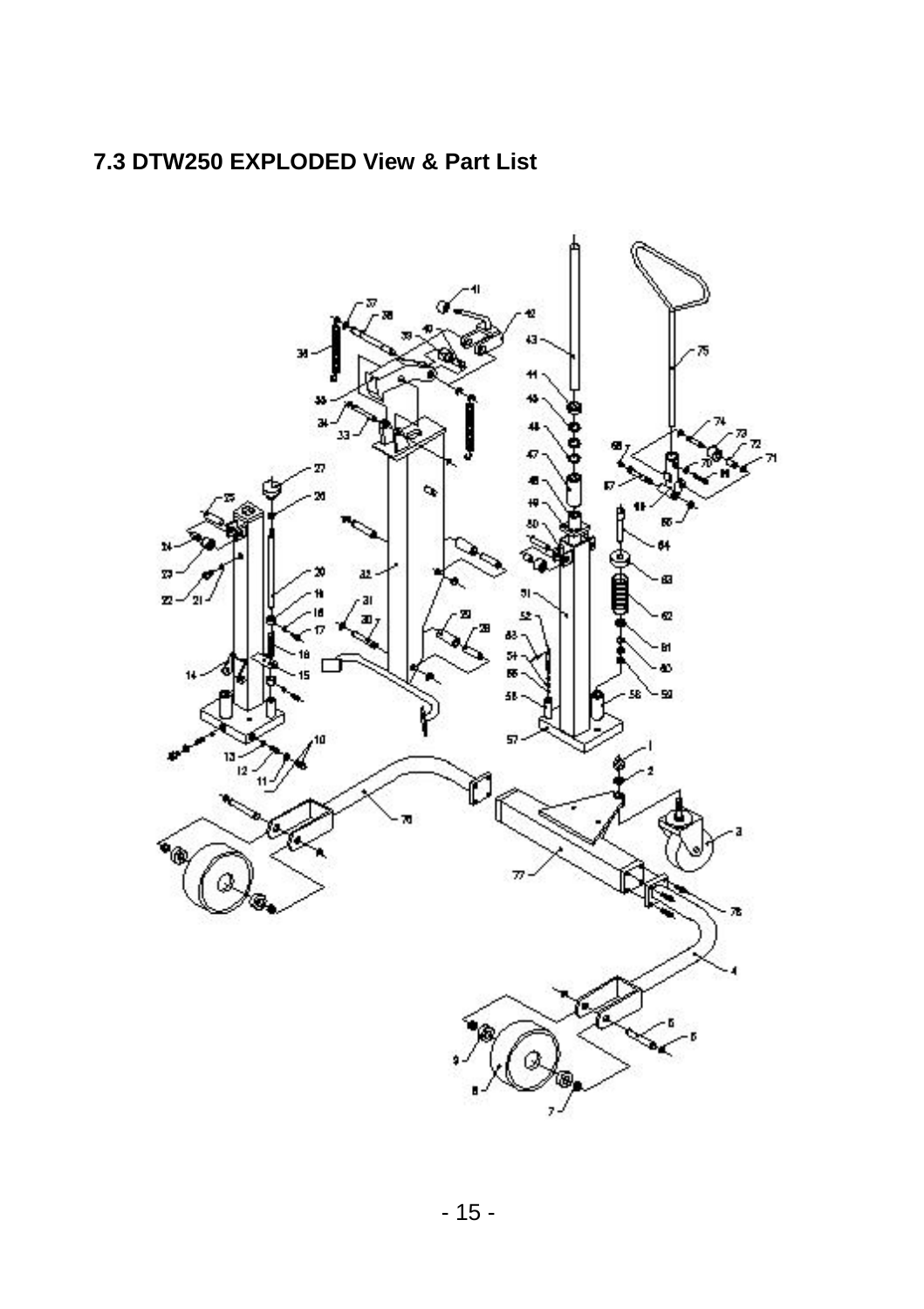| No.            | <b>Description</b>          | Qty            | No. | <b>Description</b>      | Qty            |
|----------------|-----------------------------|----------------|-----|-------------------------|----------------|
| 1              | Nut                         | 1              | 40  | <b>Bearing</b>          | 1              |
| $\overline{2}$ | Locking Washer              | $\overline{1}$ | 41  | Ball                    | 1              |
| 3              | <b>Swivel Wheel</b>         | 1              | 42  | Lever                   | $\mathbf{1}$   |
| $\overline{4}$ | Left Fork                   | 1              | 43  | <b>Plunger Lever</b>    | $\mathbf 1$    |
| 5              | Pin                         | $\overline{2}$ | 44  | <b>Dustproof Ring</b>   | $\mathbf{1}$   |
| 6              | <b>Retaining Ring</b>       | 4              | 45  | $O$ -ring               | $\overline{2}$ |
| $\overline{7}$ | Locking Ring                | $\overline{4}$ | 46  | Washer                  | 1              |
| 8              | <b>Front Wheel</b>          | $\overline{2}$ | 47  | <b>Plunger Casing</b>   | 1              |
| 9              | Bearing                     | $\overline{4}$ | 48  | <b>Cylindroids Tube</b> | 1              |
| 10             | <b>Hexagon Socket Screw</b> | $\overline{2}$ | 49  | Sealing Board           | $\mathbf{1}$   |
| 11             | Washer                      | $\overline{2}$ | 50  | <b>Supported Board</b>  | $\overline{4}$ |
| 12             | Spring                      | $\overline{2}$ | 51  | <b>Plunger Casing</b>   | $\mathbf 1$    |
| 13             | <b>Steel Ball</b>           | $\overline{2}$ | 52  | Pin                     | $\mathbf{1}$   |
| 14             | <b>Connected Board</b>      | $\overline{1}$ | 53  | Split Pin               | $\mathbf{1}$   |
| 15             | <b>Fixed Board</b>          | 1              | 54  | O-ring                  | $\overline{2}$ |
| 16             | <b>Torsional Spring</b>     | 1              | 55  | <b>Steal Ball</b>       | 1              |
| 17             | <b>Screw</b>                | $\overline{2}$ | 56  | <b>Bushing</b>          | 1              |
| 18             | <b>Nut</b>                  | $\overline{2}$ | 57  | <b>Plunger Board</b>    | 1              |
| 19             | <b>Located Ring</b>         | $\overline{2}$ | 58  | <b>Plunger Casing</b>   | $\mathbf{1}$   |
| 20             | Discharge Lever             | 1              | 59  | Washer                  | 1              |
| 21             | O-ring                      | 1              | 60  | O-ring                  | $\overline{2}$ |
| 22             | <b>Screw</b>                | 1              | 61  | <b>Dustproof Ring</b>   | $\mathbf{1}$   |
| 23             | Roller                      | $\overline{2}$ | 62  | Spring                  | 1              |
| 24             | <b>Bearing</b>              | $\overline{2}$ | 63  | <b>Spring Cover</b>     | $\mathbf{1}$   |
| 25             | Pin                         | $\overline{2}$ | 64  | <b>Plunger Lever</b>    | 1              |
| 26             | Nut                         | 1              | 65  | Nut                     | 1              |